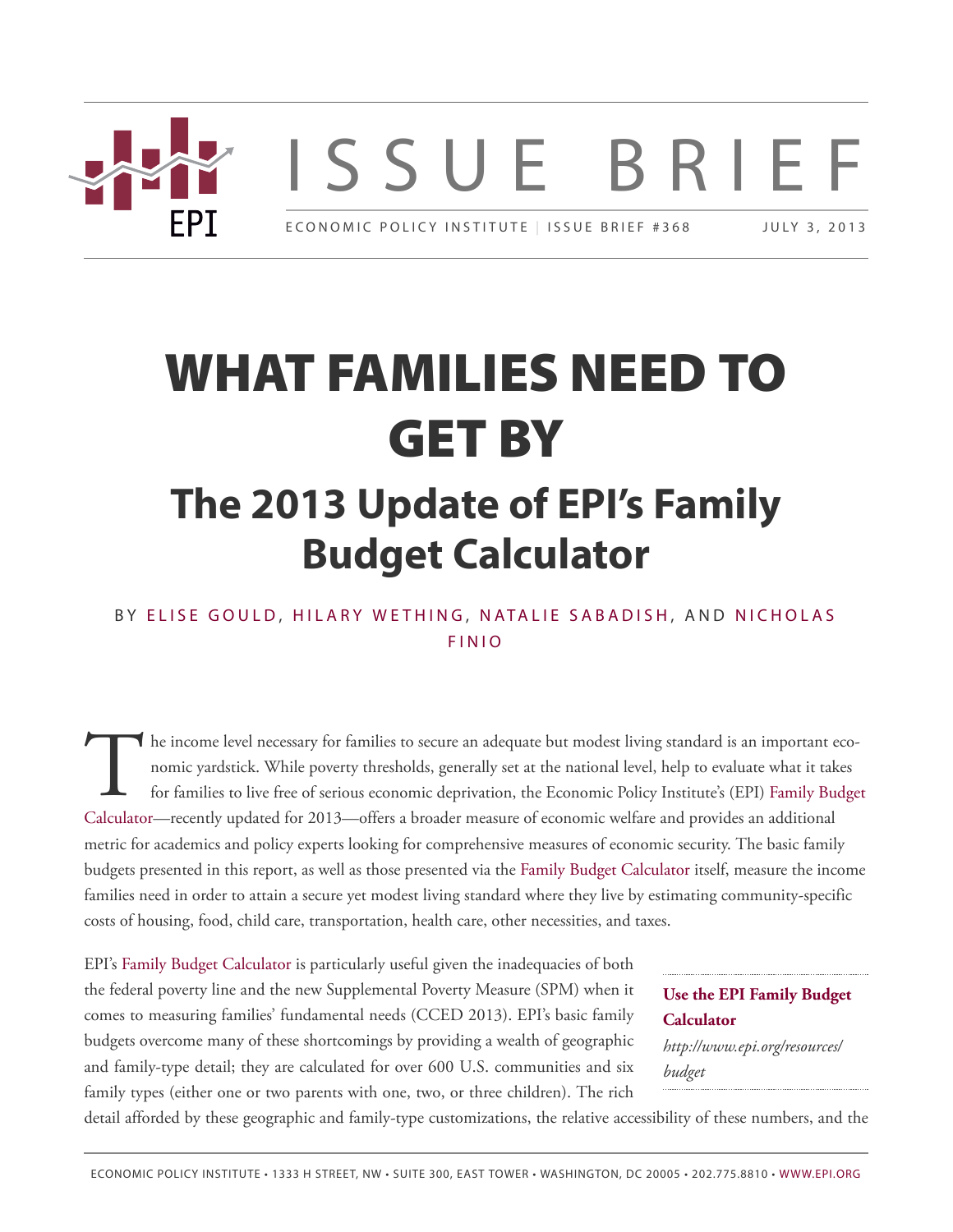rigor and transparency with which they are developed make the family budgets presented in this report and via the Family Budget [Calculator](http://www.epi.org/resources/budget/) uniquely valuable to non-experts and academics alike.

This issue brief begins by explaining in greater detail the advantages of EPI's basic family budgets as compared with the federal poverty line and the Supplemental Poverty Measure. It then illustrates the budgets' most important feature—their high degree of customizability by family type and community—by demonstrating how family budgets vary significantly depending on family size and geographical area.

[Data and technical](http://www.epi.org/publication/wp297-2013-family-budget-calculator-technical-documentation) [documentation](http://www.epi.org/publication/wp297-2013-family-budget-calculator-technical-documentation) *http://www.epi.org/publication/ wp297-2013-family-budgetcalculator-technicaldocumentation*

The following is a sample of findings from the 2013 update of EPI's [Family Budget Calculator](http://www.epi.org/resources/budget/):

- The basic family budget for a two-parent, two-child family ranges from \$48,144 (Marshall County, Miss.) to \$93,502 (New York City). In the median family budget area, Newaygo County, Mich., a two-parent, two-child family needs \$63,238 to secure an adequate but modest living standard. This is well above the 2012 poverty threshold of \$23,283 for this family type.
- For a two-parent, two-child household, housing ranges from 10.8 percent to 25.6 percent of a family's budget. Housing for this family type is most expensive in Hilo, Hawaii (\$1,833 per month), and is least expensive in both Macon and Smith counties, Tenn. (\$570 per month).
- Across regions and family types, child care costs account for the greatest variability in family budgets. Monthly child care costs for a two-parent, one-child household range from \$334 in rural Mississippi to \$1,318 in Washington, D.C. However, in the latter, monthly child care costs for a two-parent, *three-child* household are \$2,114—60 percent higher than for a two-parent, one-child household.
- Even in the best of economic times, many parents in low-wage jobs will not earn enough through work to meet basic family needs. Annual wages for one full-time, full-year minimum-wage worker total \$15,080, far below what is necessary for a one-parent, one-child family to live in even the least expensive family budget area.

# **Beyond measures of poverty to measures of economic adequacy**

Official poverty thresholds such as the federal poverty line and Supplemental Poverty Measure are incomplete indicators of what it takes for families to live free of economic hardship. EPI's family budgets overcome the most substantial limitations of these measures and paint a portrait of what families need in order to live securely yet modestly.

#### *Limitations and problems of poverty thresholds*

Poverty thresholds are generally national income levels used to measure the number and share of Americans who are economically deprived. Conceptually, these measures are important metrics, but are fundamentally different from EPI's basic family budgets. Families above poverty thresholds are just thought to be free of outright material deprivation. In contrast, family budgets offer a broader measure of economic adequacy by measuring the dollar amount necessary for families to live securely but modestly in various communities across the nation.

The federal poverty line is also woefully outdated, and little has been done officially to remedy the situation. For instance, the current methodology for determining the federal poverty line was designed four decades ago in 1963 and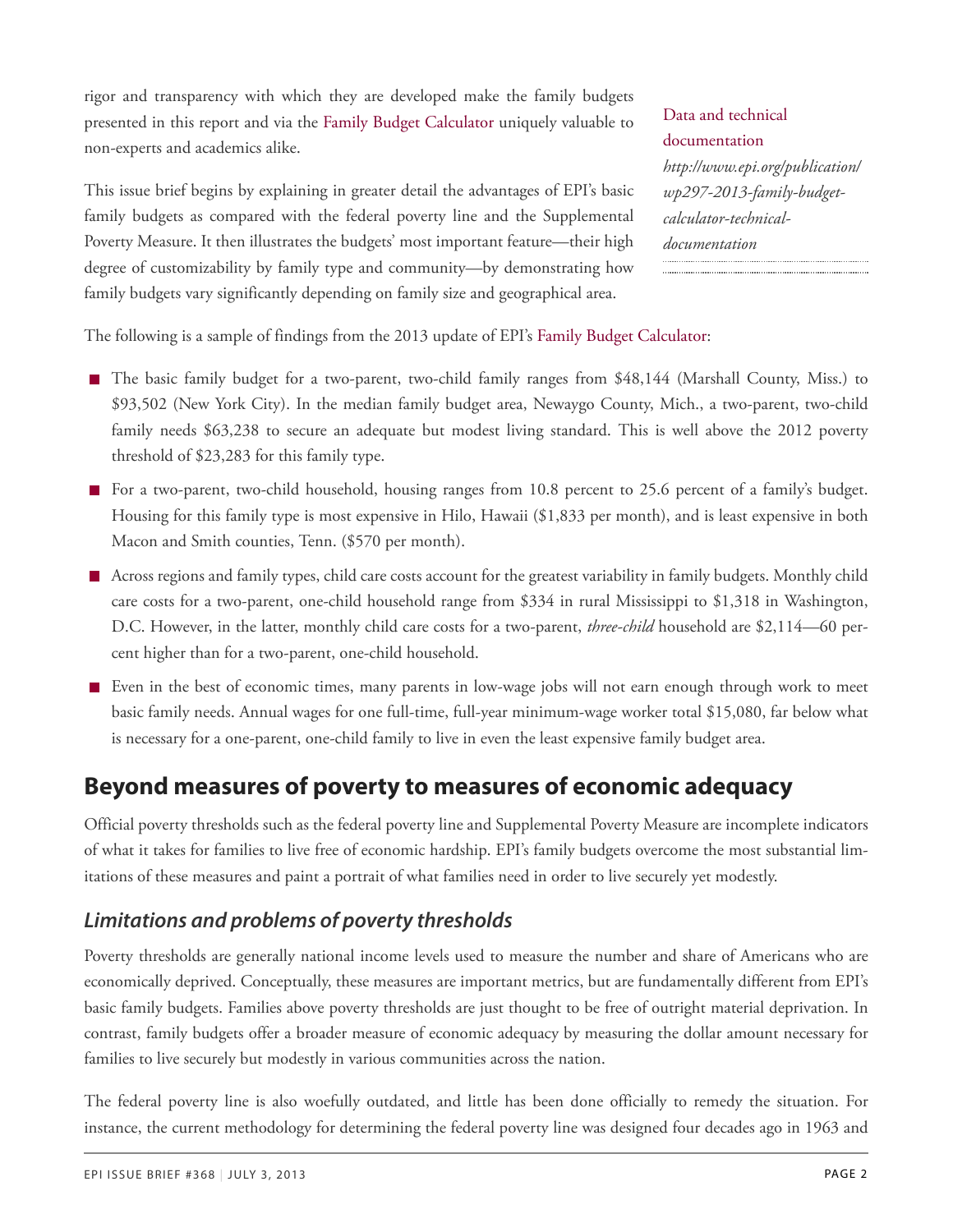has only been updated since for overall inflation. Thus, for example, the decline in prices of high-end electronics over the past generation has put downward pressure on the poverty threshold and measured poverty rates, even though the price of smartphones has very little to do with whether families experience outright material deprivation. Academics, policy analysts, and social scientists—most of whom agree that the federal poverty line is seriously outdated—have been engaged in dialogue and debate about alternative measures for some time.

In response, the first Supplemental Poverty Measure was published in 2011 to better reflect both the resources available to families and to provide a more accurate threshold of economic adequacy (Short 2011). This new measure calculates the financial resources it takes to live free of material deprivation—i.e., the cost of food, clothing, shelter, and utilities—by adjusting for average expenditures on these items (and accounting for geographic differences in housing costs) as opposed to simply adjusting for overall inflation. In addition, to calculate a poverty rate, the SPM reflects the resources available to households through government policies such as tax credits and in-kind public benefit programs that affect a family's income and hence, their poverty status.

While the Supplemental Poverty Measure does provide a more comprehensive metric than the federal poverty line, it does not measure child care costs appropriately and uses geographic variability only for its housing calculation (CCED 2013). SPM data are also limited to relatively large geographic areas.

### *The added value of EPI's basic family budgets*

The EPI Family Budget [Calculator](http://www.epi.org/resources/budget/) overcomes many of the shortcomings of the federal poverty line and the Supplemental Poverty Measure by illustrating the income required to afford an adequate standard of living for six family types living in 615 specific U.S. communities. As will be explained in greater detail shortly, that the budgets differ by location is important, since certain costs, such as housing, vary significantly depending on where one resides. Geographical costof-living differences are built into the budget calculations by incorporating regional, state, or local variations in prices (depending on item). This geographic dimension of EPI's family budget measurements offers a comparative advantage over using poverty thresholds, which only use a national baseline in their measurements (e.g., the federal poverty line), or which use a geographic component only for measuring home prices (e.g., the SPM).

Basic family budget measurements are also adjustable by family type because, as illustrated in the following section, expenses vary considerably depending on the number of children in a family and whether a family is headed by a single parent or two parents. The six family types include one or two parents with one, two, or three children.

### *The components of EPI's basic family budgets*

The following is a brief description of each component of EPI's basic family budgets and the restrictions and/or working assumptions employed. For a comprehensive discussion of our methods and data sources, see *[Economic Policy Institute 2013 Family Budget Calculator: Technical Documentation](http://www.epi.org/publication/wp297-2013-family-budget-calculator-technical-documentation)* (Gould et al. 2013b).

**Housing.** Housing costs are based on the Department of Housing and Urban Development's (HUD) fair market rents, or FMRs (HUD 2013). FMRs represent rents (shelter rent plus utilities) at the 40th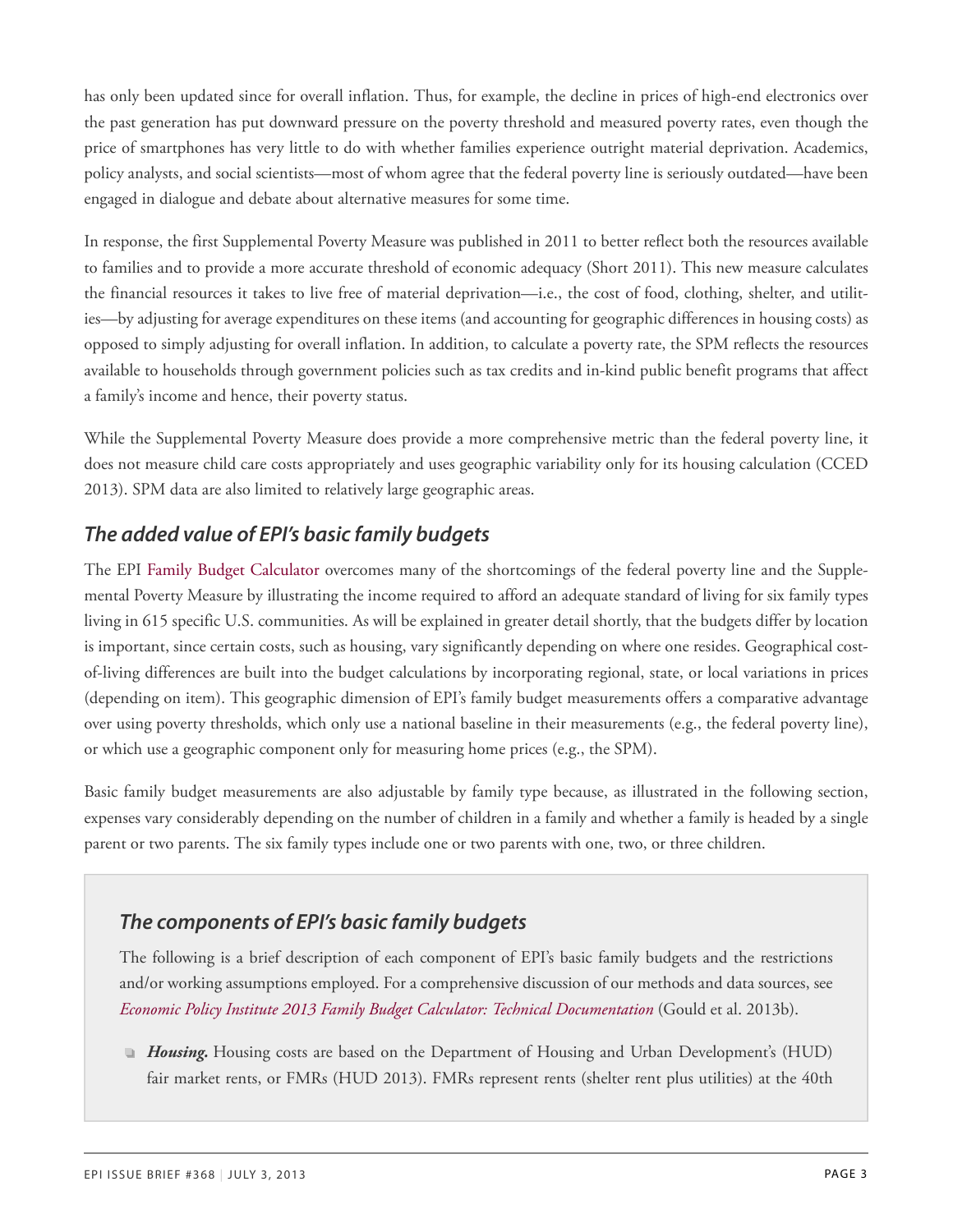percentile (i.e., the dollar amount below which 40 percent of standard quality rental units are rented) for privately owned, structurally safe, and sanitary rental housing of a modest nature with suitable amenities. Rents for two-bedroom apartments were used for families with one or two children, and rents for threebedroom apartments were used for families with three children (based on HUD guidelines).

- *Food.* Food costs are based on the "low-cost plan" taken from the Department of Agriculture report *Official USDA Food Plans: Cost of Food at Home at Four Levels* (USDA 2013). This plan is the secondleast-expensive of four types of food plans and assumes almost all food is bought at the grocer and then prepared at home. The USDA food plans represent the amount families need to spend to achieve nutritionally adequate diets.
- *Transportation.* Transportation expenses are based on the costs of owning and operating a car for work and other necessary trips. The National Household Travel Survey (FHA 2009) is used to derive costs based on average miles driven per month by size of the metropolitan statistical area or rural area and multiplied by the cost per mile, as provided by the Internal Revenue Service (IRS 2012).
- **Child care.** Child care expenses are based on costs of center-based child care for four-year-olds and school-age children, in urban and rural areas, as reported by the Child Care Aware of America annual report on the cost of child care by state (CCAA 2012).
- *Health care.* Health care expenses have two components: insurance premiums and out-of-pocket expenditures. Premiums are based on total employer-sponsored health insurance premiums (for both employee-plus-one and family plans) for private-sector employers by geographic area, using the Medical Expenditure Panel Survey Insurance Component (HHS 2013b) and the Bureau of Labor Statistics Employee Benefits Survey (BLS 2013b). Out-of-pocket medical expenditures are calculated for adults and children separately by region and are differentiated between metropolitan statistical areas and non–metropolitan statistical areas for those with employer-sponsored health insurance (HHS 2013a).
- *Other necessities.* EPI's basic family budgets include the costs of other necessities such as clothing, personal care expenses, household supplies, reading materials, school supplies, and other miscellaneous items of necessity from the Bureau of Labor Statistics Consumer Expenditure Survey (BLS 2013a).
- *Taxes.* The family budget components enumerated thus far sum to the family's post-tax income. To calculate the tax component of family budgets, we utilize the National Bureau of Economic Research's Internet TAXSIM (NBER 2013) to gather information on federal personal income taxes, state income taxes, and federal Social Security and Medicare payroll taxes.

# **Higher expenses for bigger families**

Budgets rise significantly with family size, since more children require more housing, health care, and child care. Monthly child care costs for a two-parent, one-child household can be as low as \$334 in rural Mississippi and as high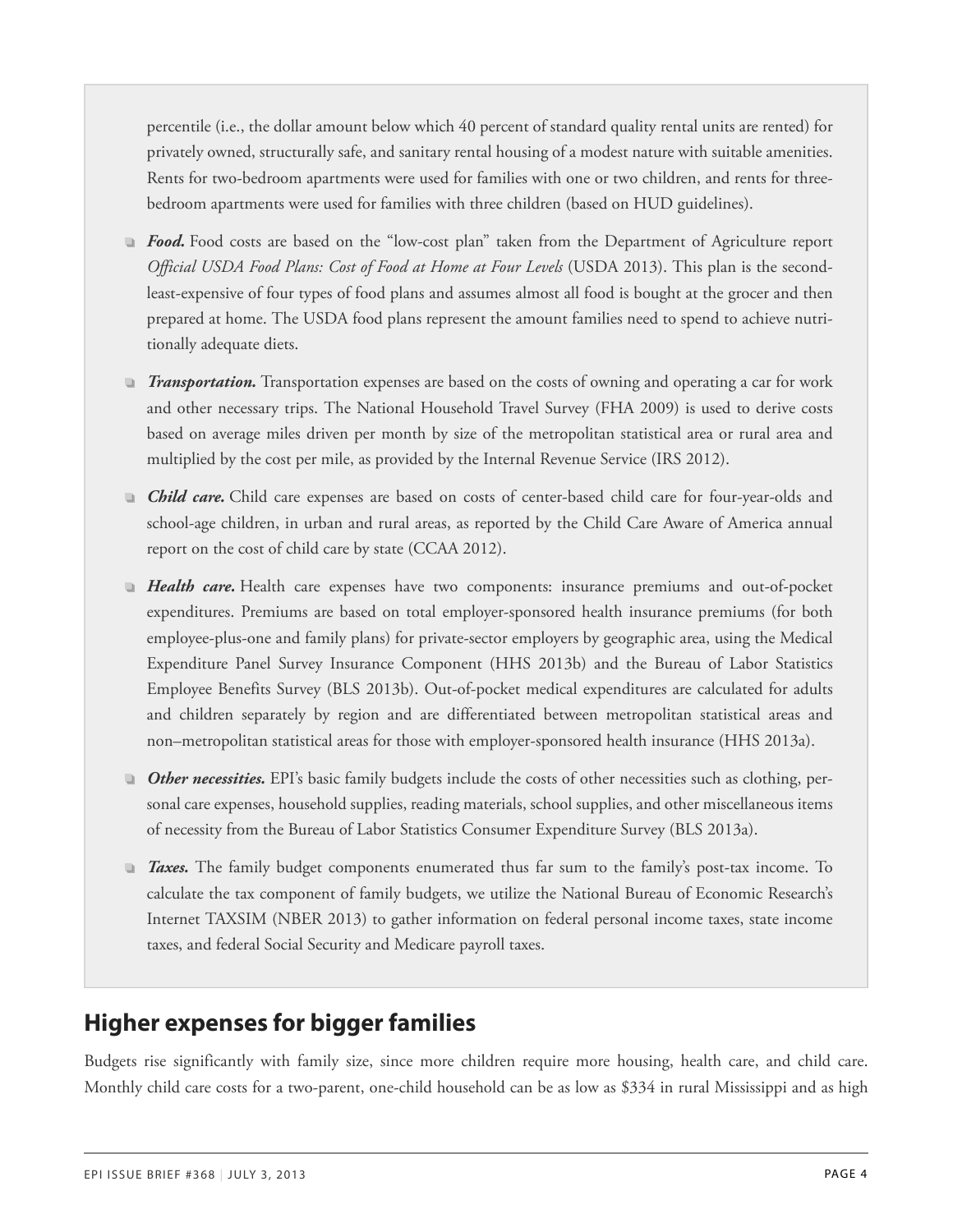

as \$1,318 in Washington, D.C. However, in the latter, monthly child care costs for a two-parent, *three-child* household are \$2,114—60 percent higher than for a two-parent, one-child household.

For illustrative purposes, the monthly family budgets for six different family types in St. Louis, Mo., are depicted in **Figure A**. They range from \$3,905 for a one-parent, one-child family to \$6,511 for a two-parent, three-child family. Some items, such as transportation, do not change substantially with the number of children in a family, but an expense such as child care does. In St. Louis, child care consumes roughly one-eighth (11.8 percent) of the budget for a two-parent, one-child family—but for a two-parent, three-child family, it accounts for more than a fifth (21.0 percent).

# **Large variation across the United States**

In addition to varying by family type, many costs vary widely by geographic area. However, as mentioned previously, neither the federal poverty line nor the Supplemental Poverty Measure accounts for these geographic differences to the extent that EPI's [Family Budget Calculator](http://www.epi.org/resources/budget/) does.

**Figure** B, which compares the annual budget for a family of four (composed of two parents and two children) in selected large urban areas, depicts the importance of accounting for geographic differences in the cost of living. The annual

FIGURE A VIEW INTERACTIVE *on epi.org*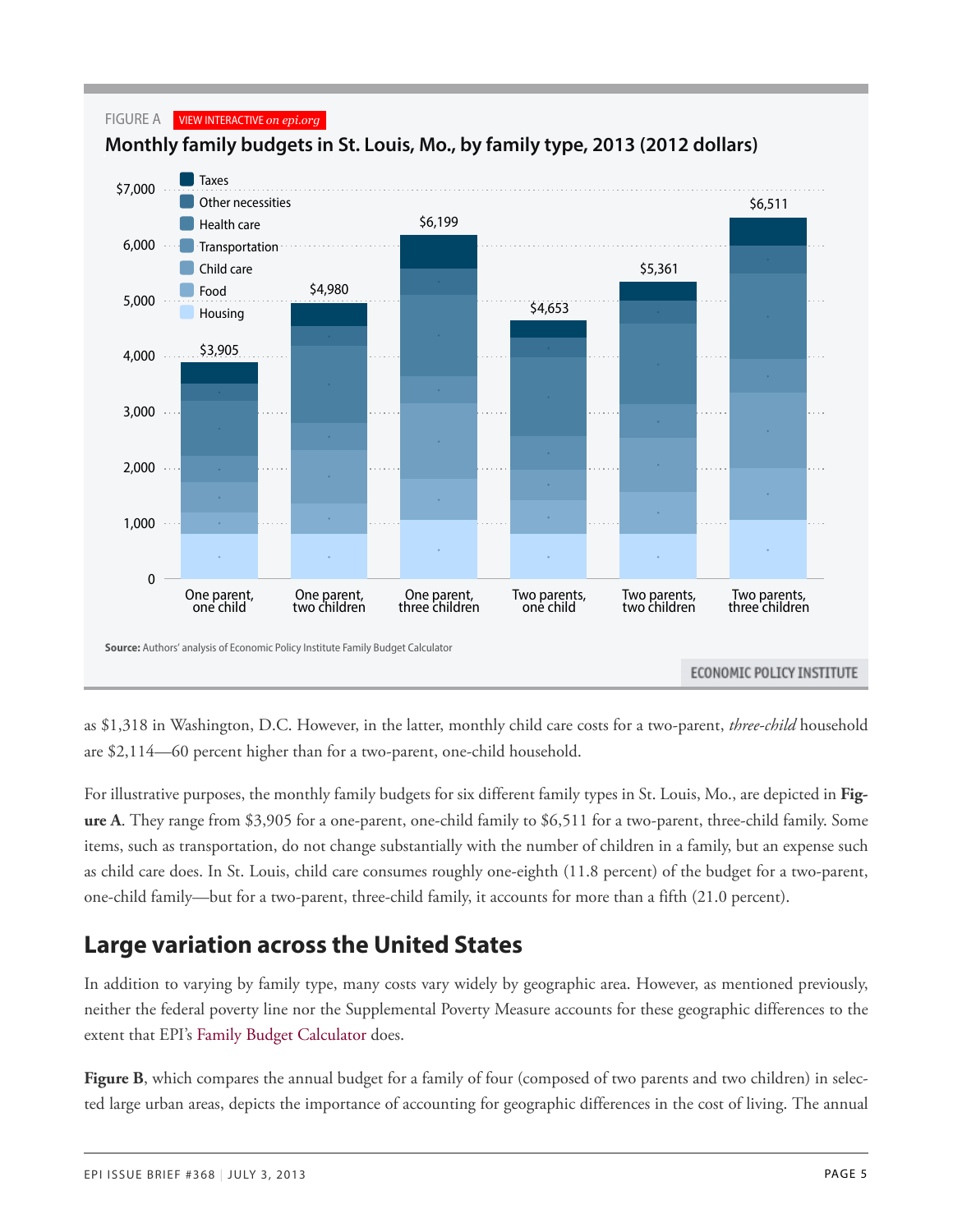#### FIGURE B VIEW INTERACTIVE *on epi.org*



**Annual family budgets for four-person families\* in selected areas, 2013 (2012 dollars)**

budget for a two-parent, two-child New York City family is \$93,502—39.8 percent higher than that of a similar Detroit family (\$66,896). New York City's surrounding areas (Nassau, Suffolk, and Westchester counties, which are not shown in Figure B), Washington, D.C., and Boston follow closely behind New York City in terms of their high cost of living. Among the major cities included in Figure B, EPI's family budgets range from 2.5 to 3.1 times higher than the Supplemental Poverty Measure thresholds for those areas (CPS ASEC 2012).

Among smaller cities, towns, and rural areas, annual budgets for two-parent, two-child families range from \$48,144 in Marshall County, Miss., to \$87,609 in Stamford-Norwalk, Conn. For the nation overall, the area with the median budget is Newaygo County, Mich., where a two-parent family with two children requires \$63,238 to adequately meet its needs. All six family types in all 615 family budget areas exceed the federal poverty line, which stood at \$23,283 for a two-parent, two-child family in 2012 (CPS ASEC 2012). (We cannot make an accurate comparison in all areas between the SPM and EPI's family budgets because the geographical areas for which the SPM is available are much less detailed than those for which EPI's family budgets are available.)

This overall geographical variation is driven largely by variability among the housing, health care, and child care components. For example, for a two-parent, two-child household, housing ranges from 10.8 percent to 25.6 percent of a family's budget. Housing for this family type is most expensive in Hilo, Hawaii (\$1,833 per month), and is least expensive in both Macon and Smith counties, Tenn. (\$570 per month). However, across regions (as well as across family types, as alluded to previously), child care costs account for the greatest variability in family budgets. Among two-parent, two-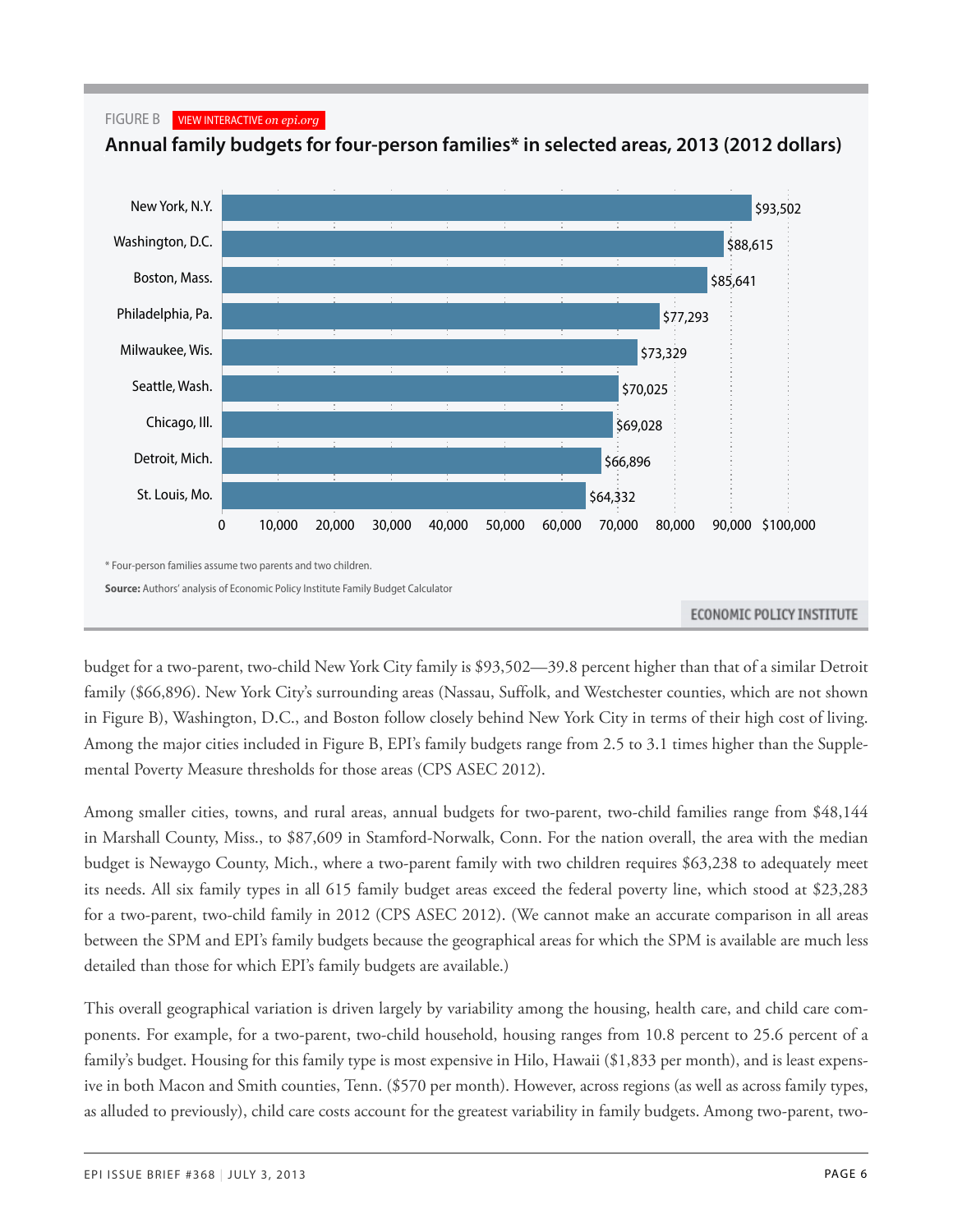#### FIGURE C



#### **Variation in the components of family budgets for four-person families,\* by geographic area, 2013**

child households, child care is most expensive in places such as New York City (\$2,006 per month) and least expensive in places such as Marshall County, Miss. (\$501 per month).

**Figure C** illustrates this overall geographic variability by holding family size constant and comparing the share of family budgets accounted for by each of the seven components in three different areas—New York City, Milwaukee, and Seattle—for two-parent, two-child families.

In New York City, where monthly rent for a two-bedroom apartment is \$1,474, families can expect almost a fifth (18.9 percent) of their budgets will be spent on housing. This contrasts with only 13.5 percent for Milwaukee residents. While families in both New York City and Milwaukee devote at least a quarter of their monthly budgets to child care, the share stands at less than a fifth (19.2 percent) in Seattle.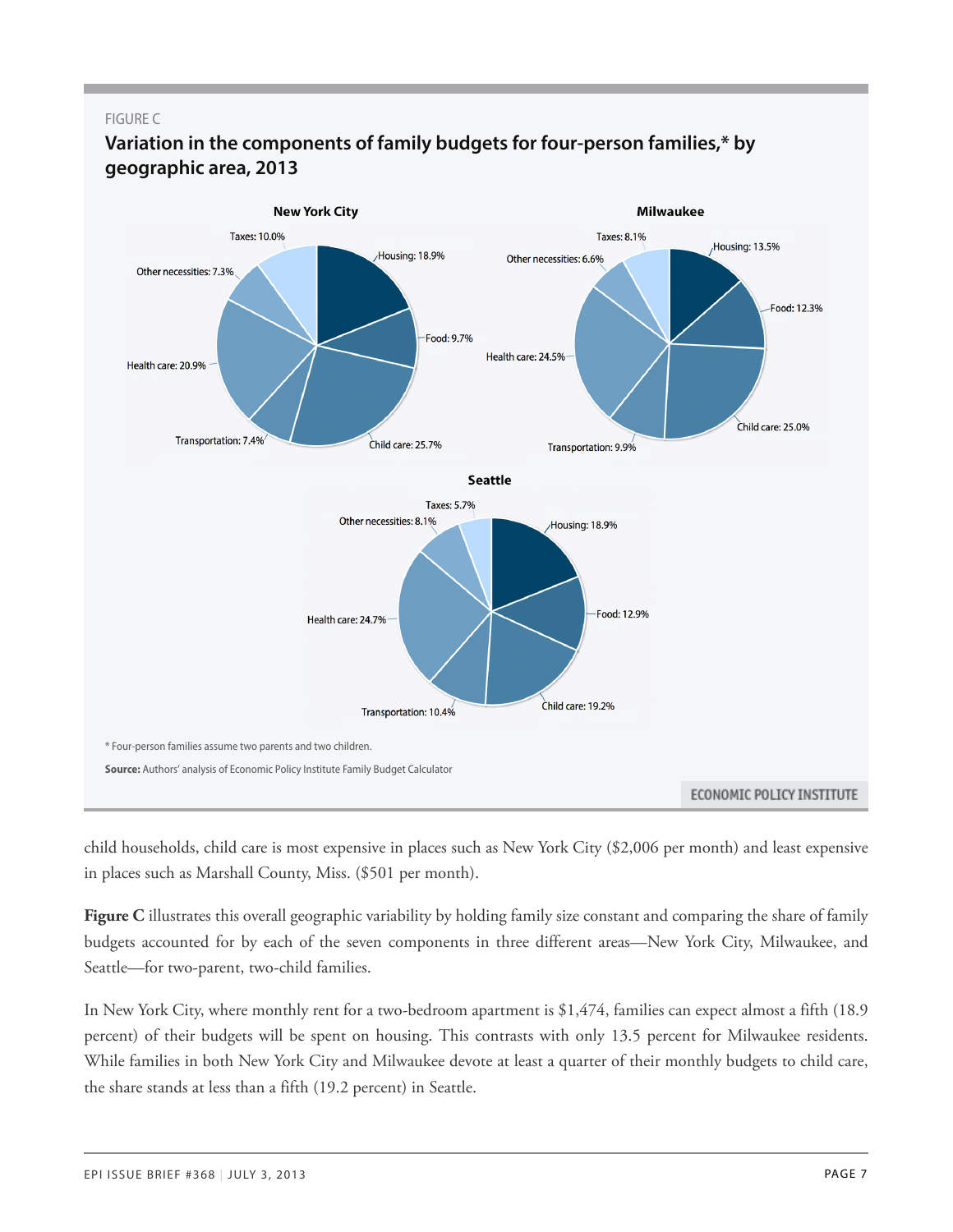Health care costs also vary considerably across geographic areas. Families in Milwaukee and Seattle spend nearly a quarter of their budgets on health care, while New Yorkers allocate 20.9 percent. New Yorkers spend a larger share of their budgets on taxes than residents of Milwaukee and Seattle, but much less on transportation.

# **Conclusion**

The EPI family budgets serve as a foundation for future research assessing how many Americans are able to obtain an adequate living standard. The budgets can also be paired with future research to document what income sources are providing (or failing to provide) the resources necessary to meet these budgets.

It is clear that even in the best of economic times, many parents in low-wage jobs will not earn enough through work to meet basic family needs. A full-time, full-year worker paid \$7.25 per hour (the minimum wage) will earn about \$15,080 a year before taxes (DOL 2009). This is below the federal poverty line of \$15,825 for a single parent with one child—and far below the income necessary for such a family to attain a secure living standard even in the least expensive family budget area (which stands at \$35,132 for that family type in Simpson County, Miss.).

When earnings from work do not push families over the family budget thresholds, publicly provided work supports can assist workers. The Earned Income Tax Credit (EITC); child care subsidies and tax credits; food stamps (i.e., the Supplemental Nutrition Assistance Program); and subsidies for housing, transportation, and health care have increased post-tax incomes and consumption for working families.

Being a working member of our economy has associated costs, such as transportation to and from work and the expense of child care. As shown in EPI's family budgets, child care costs, on average, account for around 20 percent of family budgets in the typical budget area for a two-parent, two-child family. This particular expenditure is thus clearly an important leverage point for using work supports to narrow the gap between earnings and needs. Through such work supports, we can help ensure the economy works to the benefit of all Americans.

# **Acknowledgments**

The authors acknowledge the **Ford Foundation** and the **Public Welfare Foundation** for their generous support. They also express gratitude to **Jared Bernstein** and **Sylvia Allegretto** for laying the groundwork for this research. Additionally, the authors thank **Josh Bivens** for his consultancy as EPI's research and policy director and his help on the tax model; **David Cooper**, EPI economic policy analyst, for his expertise with the Supplemental Poverty Measure; and **Michael McCarthy**, EPI editor, for greatly improving the prose.

# **About the authors**

**Elise Gould** joined the Economic Policy Institute in 2003. Her research areas include employer-sponsored health insurance, inequality and health, poverty, mobility, and the employer tax exclusion. She has published her research in a range of venues from academic journals to general audience periodicals, been quoted by various news sources, and testified before the U.S. Congress. Also, she teaches health economics and econometrics to graduate students at Johns Hopkins University and The George Washington University, respectively. She holds a master's in public affairs from the University of Texas-Austin and a Ph.D. in economics from the University of Wisconsin-Madison.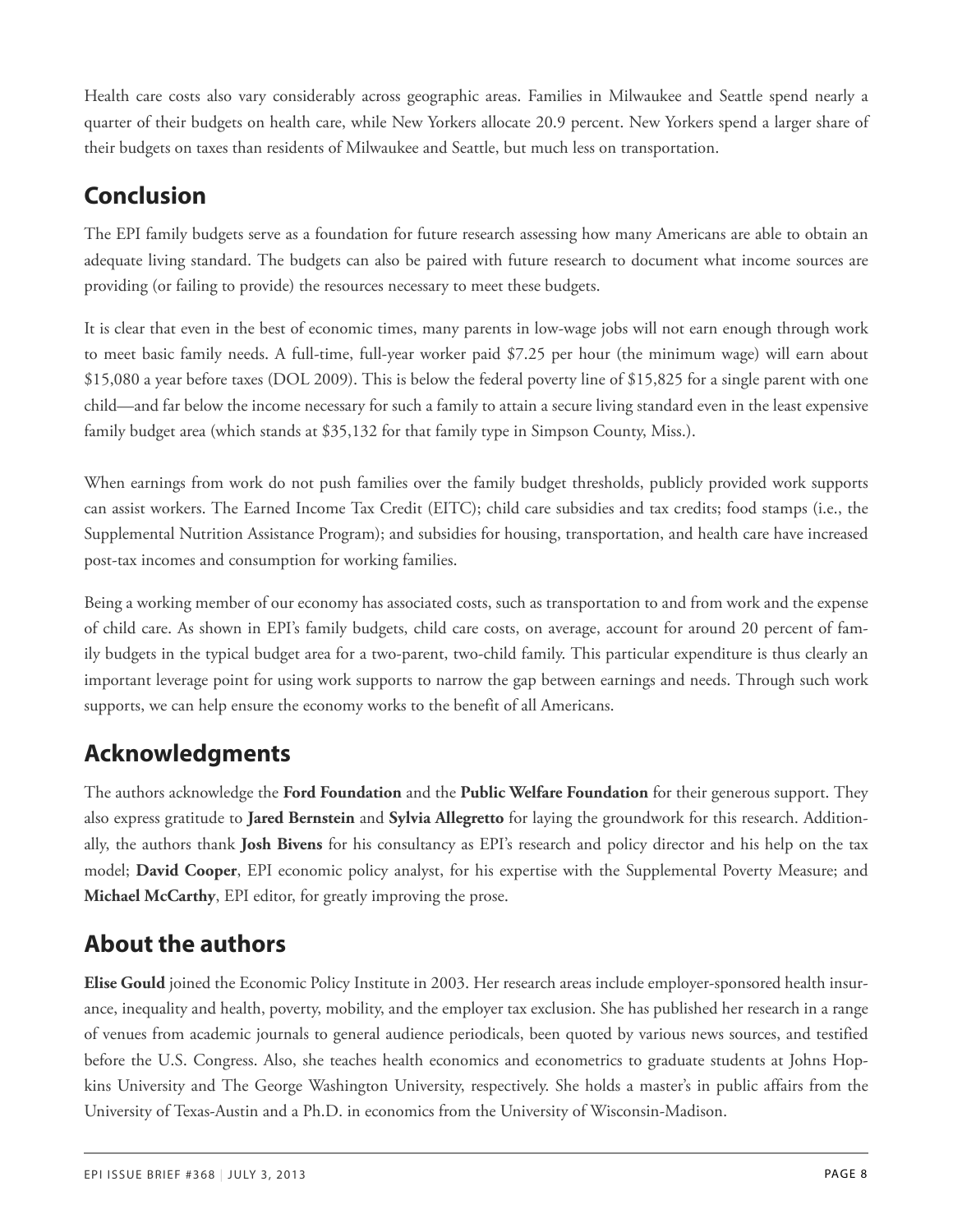**Hilary Wething** is a senior research assistant at the Economic Policy Institute. She provides support to EPI's economists and policy analysts for a variety of topics, including health insurance, labor markets, inequality, living standards, and macroeconomics. She has a B.S.B.A. in mathematics and economics from Creighton University.

**Natalie Sabadish** is a research assistant at the Economic Policy Institute, providing support to EPI's economists in a variety of policy areas. She also works with the Economic Analysis and Research Network (EARN), answering datarelated inquiries and coordinating a nationwide internship program. She has previously interned at the Delaware Department of Labor and the Keystone Research Center. She has a B.S. in economics from the University of Delaware.

**Nicholas Finio** is a research assistant at the Economic Policy Institute. He provides research assistance to EPI's economists on a variety of topics, including health insurance, wages and living standards, macroeconomics, and the labor market. His areas of interest and research include wage inequality and the labor market. He has a B.A. in economics from Gettysburg College.

## **References**

Bureau of Labor Statistics (BLS). 2013a. Consumer Expenditure Survey. Annual Calendar Year Tables Current Expenditure Tables. <http://www.bls.gov/cex/#tables>

Bureau of Labor Statistics (BLS). 2013b. Employee Benefits Survey. "Table 14. Medical Care Benefits, Family Coverage: Employer and Employee Premiums by Employee Contribution Requirement, Private Industry Workers, National Compensation Survey, March 2012." <http://www.bls.gov/ncs/ebs/benefits/2012/ownership/private/table09a.htm>

Child Care Aware of America (CCAA). 2012. *Parents and the High Cost of Child Care: 2012 Report.* [http://www.naccrra.org/sites/](http://www.naccrra.org/sites/default/files/default_site_pages/2012/cost_report_2012_final_081012_0.pdf) [default/files/default\\_site\\_pages/2012/cost\\_report\\_2012\\_final\\_081012\\_0.pdf](http://www.naccrra.org/sites/default/files/default_site_pages/2012/cost_report_2012_final_081012_0.pdf)

Current Population Survey Annual Social and Economic Supplement (CPS ASEC). Various years. *Historical Poverty Tables* [data tables]. <http://www.census.gov/hhes/www/poverty/data/historical/index.html>

Federal Highway Administration (FHA). 2009. *National Household Travel Survey (NHTS)*. Tabulation created on the NHTS website, [http://nhts.ornl.gov.](http://nhts.ornl.gov)

Gould, Elise, Nicholas Finio, Natalie Sabadish, and Hilary Wething. 2013a*. Family Budget Calculator.* Economic Policy Institute. <http://www.epi.org/resources/budget/>

Gould, Elise, Nicholas Finio, Natalie Sabadish, and Hilary Wething. 2013b. *Economic Policy Institute 2013 Family Budget Calculator: Technical Documentation.* Economic Policy Institute, Working Paper No. 297. [http://www.epi.org/publication/wp297-](http://www.epi.org/publication/wp297-2013-family-budget-calculator-technical-documentation) [2013-family-budget-calculator-technical-documentation](http://www.epi.org/publication/wp297-2013-family-budget-calculator-technical-documentation)

Insight Center for Community Economic Development (CCED). 2013. *Measuring Up, Aspirations for Economic Security in the 21st Century*. [http://www.insightcced.org/uploads/besa/Insight\\_MeasuringUp\\_FullReport\\_Web.pdf](http://www.insightcced.org/uploads/besa/Insight_MeasuringUp_FullReport_Web.pdf)

Internal Revenue Service (IRS). 2012. "2012 Standard Mileage Rates." IRS Announcement 2011-116. [http://www.irs.gov/pub/irs](http://www.irs.gov/pub/irs-drop/n-12-01.pdf)[drop/n-12-01.pdf](http://www.irs.gov/pub/irs-drop/n-12-01.pdf)

National Bureau of Economic Research (NBER). 2013. TAXSIM Model Version 9.2 with ATRA. [http://nber.org/~taxsim/taxsim](http://nber.org/~taxsim/taxsim-calc9/)[calc9/](http://nber.org/~taxsim/taxsim-calc9/)